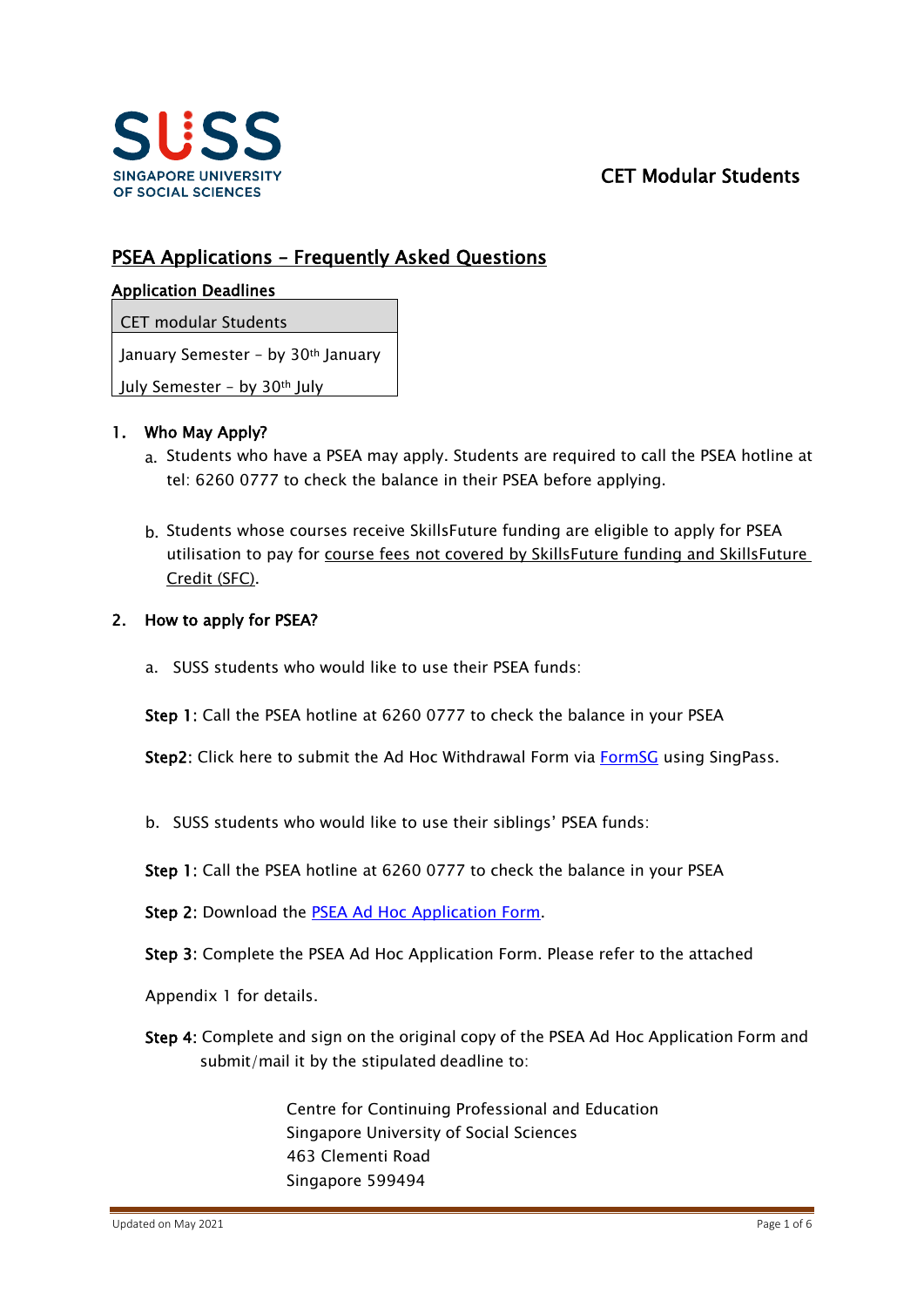Applicants may need to provide additional documents and information if required. Submission of PSEA Ad Hoc Application Form via fax or scanned copies will not be accepted. Late or incomplete application forms may result in non-acceptance.

More details on PSEA and FAQs are available at the following websites:

- <https://www.moe.gov.sg/financial-matters/psea>
- https://va.ecitizen.gov.sg/cfp/customerPages/moe/explorefag.aspx?Search=PS [EA](https://va.ecitizen.gov.sg/cfp/customerPages/moe/explorefaq.aspx?Search=PSEA)

# 3. What does the PSEA cover?

The PSEA covers only course fees and does not cover administrative fees such as Challenge Examination (CEX) application fee and other application fees. The amount disbursed from PSEA is subject to MOE's approval on a case-by-case basis.

# 4. Will I still need to pay my course fees?

All PSEA applicants are required to pay their full course fees upfront. Applicants will be reimbursed via cheque if their applications are successful.

# 5. How will I know the outcome of my PSEA application?

Applicants will be notified via email on the status of their PSEA application once SUSS receives confirmation from MOE. The cheque reimbursement will be sent to your mailing address in the university's official records.

# 6. When can I expect to receive the refund cheque?

Successful applicants can expect to receive the reimbursement cheque from SUSS by

- 1<sup>st</sup> week of May (for January semester)
- 1st week of November (for July semester)

A notification email will be sent to your SUSS email account once your refund has been processed.

## 7. Can I apply for PSEA if I am above 30 years old?

Your PSEA balance would have been transferred to your CPF-OA account. There will be no PSEA deduction made. However, you can apply for PSEA using your sibling's PSEA account if there are sufficient funds in their account.

## 8. Can I apply to use my sibling's PSEA account?

Yes, you can. The deduction will be made from your PSEA funds first. When there are insufficient funds in your PSEA, the next deduction will be made from your sibling's PSEA. If the PSEA deduction is successful, the account holder will be notified about the deduction amount through the monthly statement from MOE.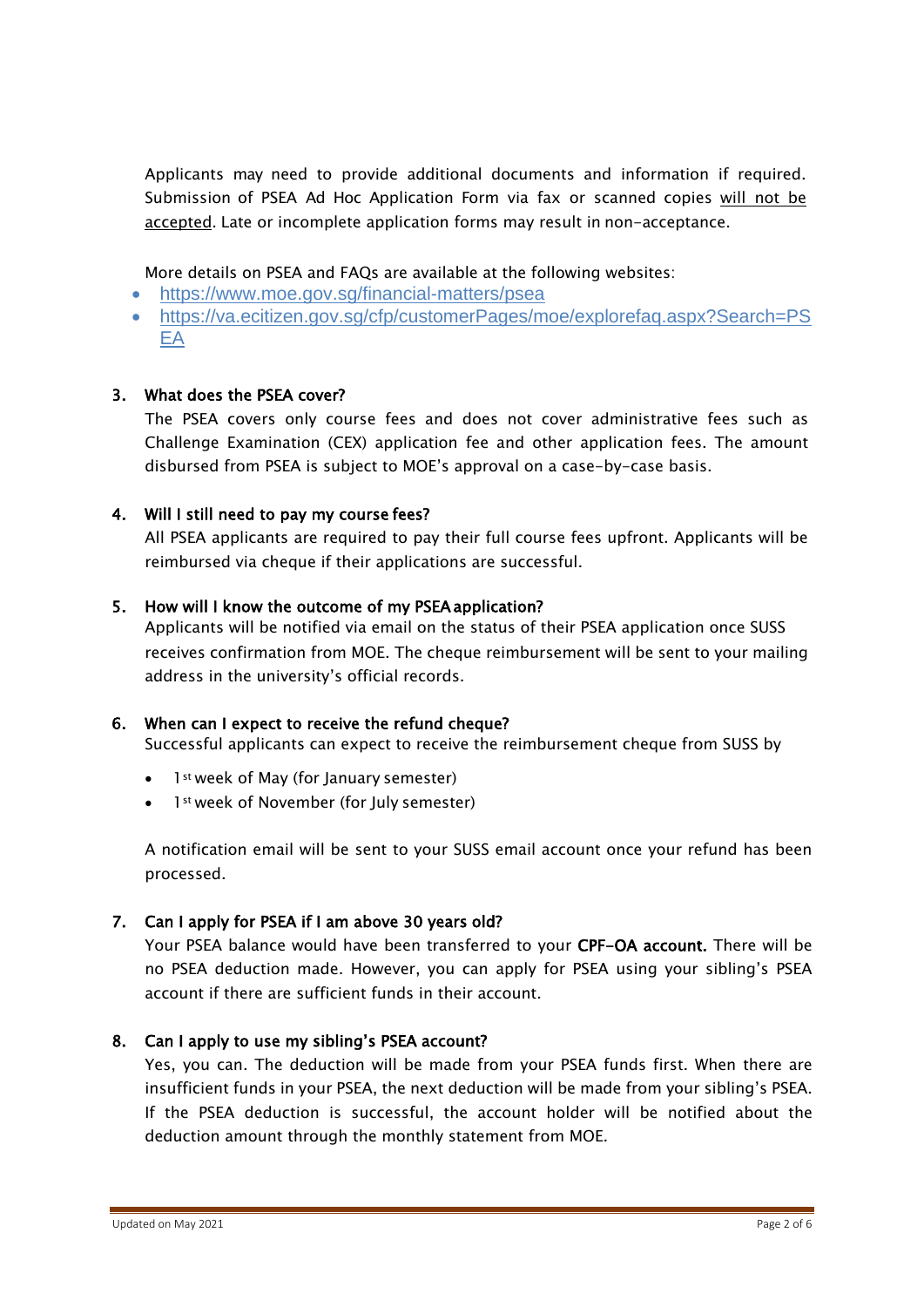

- 9. Can I draw from my PSEA if the balance in the account is less than my course fees? Yes, you can. The PSEA deduction will be made according to the amount stated in the PSEA application form.
- 10. Can I apply for PSEA and SkillsFuture Credit (SFC) claim for the same semester? Yes, you can. Your PSEA claim amount stated in the PSEA application form should exclude the SFC claim amount. More details on SFC claim is available at [https://www.myskillsfuture.gov.sg/content/portal/en/header/faqs/skillsfuture](https://www.myskillsfuture.gov.sg/content/portal/en/header/faqs/skillsfuture-credit.html)[credit.html.](https://www.myskillsfuture.gov.sg/content/portal/en/header/faqs/skillsfuture-credit.html)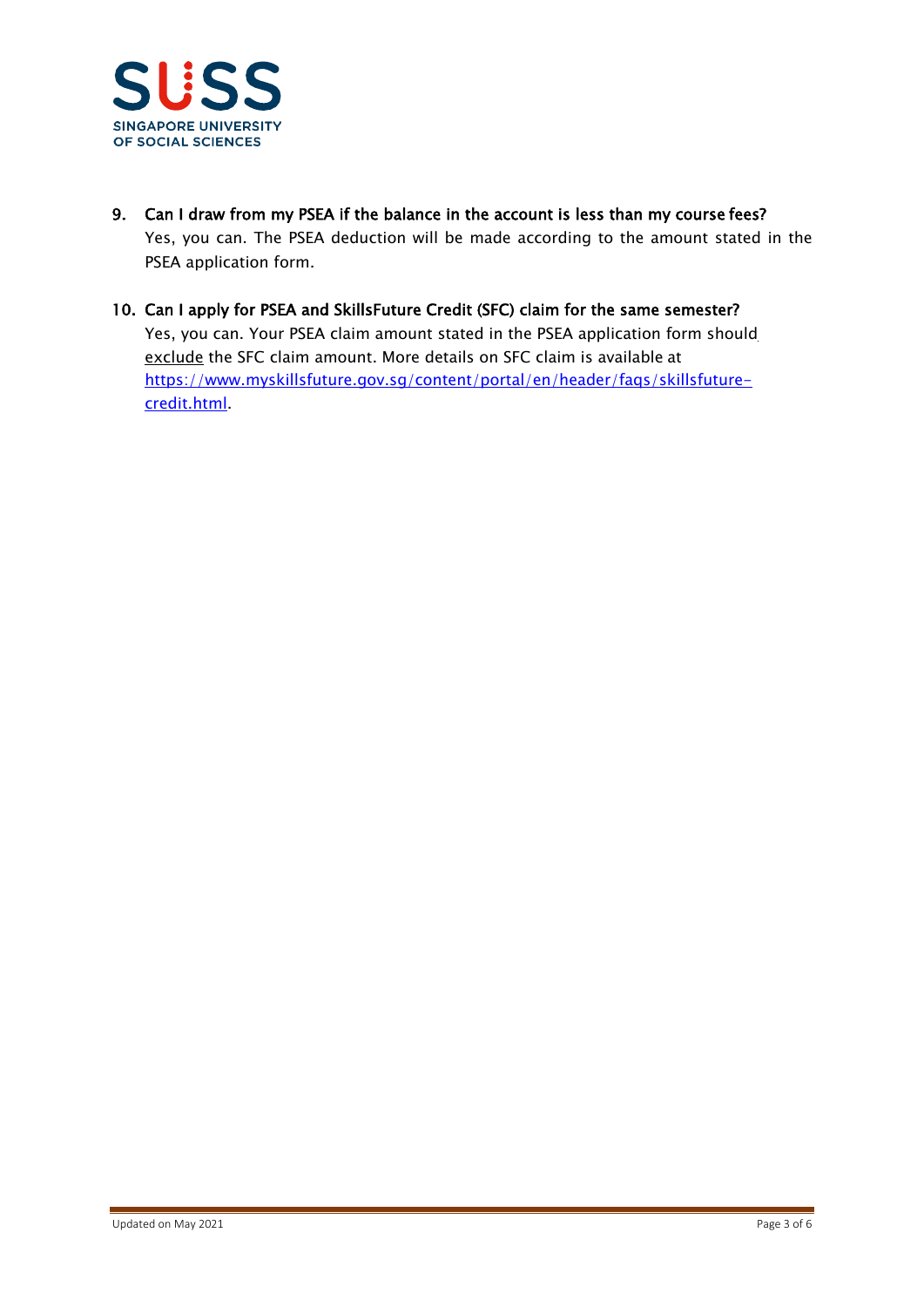

# Appendix 1

### Important Notes on How to Complete the PSEA Ad Hoc Application Form

- a. Call the PSEA hotline at 6260 0777 to find out the balance in your existing PSEA. Please follow these steps:
	- Dial 62600777
	- Press 1 for English
	- Press 1 (For PSEA balance enquiries)
	- Press 1 (Account nos. start with "S")
	- Key in your NRIC number, follow by the "#" key
	- Press 1 to confirm your NRIC number
- b. Upon confirmation of the balance amount, please indicate the correct amount on the Ad Hoc Application Form. Please take note of the following:
	- You are only allowed to claim the exact amount of your fully paid course fees for the semester in correspondence with your PSEA balance
	- Do not over-claim your course fees
	- Do not indicate the total programme fees of a degree programme
- c. Complete the PSEA form.

| <b>Days arend</b>           |                        |                                                                                                                                                | <b>MINISTRY OF EDUCATION</b>            | ADHOC APPLICATION FOR USE OF POST-SECONDARY EDUCATION ACCOUNT                                                                   |
|-----------------------------|------------------------|------------------------------------------------------------------------------------------------------------------------------------------------|-----------------------------------------|---------------------------------------------------------------------------------------------------------------------------------|
| Part 1 (Compulsory)         |                        | (especially NRIC / BC No.) or incomplete information. Please read instructions carefully,<br>To be completed by student - please write clearly |                                         | Please note: You may need 5 minutes to fill in this form. MOE will not be able to process your application if you provide wrong |
| T<br>Name as in<br>NRIC/BC: | s<br>$\mathbf{A}$<br>N | $\mathbf{I}$<br>NG<br>L                                                                                                                        | Full name as per NRIC                   |                                                                                                                                 |
| Contact No:                 | <b>XXXXXXXXX</b>       |                                                                                                                                                | <b>NRIC/BC</b><br>No:                   | x<br>s<br>$\mathbf{x}$<br>X<br>$\bf x$<br>x<br>x<br>$\blacksquare$<br>٠                                                         |
| Institution<br>Name:        |                        | SINGAPORE UNIVERSITY OF SOCIAL SCIENCES                                                                                                        | Usage Category:<br>(refer to next page) | Please write "SSG-SKLUPG"<br>G<br>$S$ $K$<br>U P G<br>s<br>s<br>Ъ<br>$\sim$<br>in this Category                                 |
| Course/Fee<br>Description:  | ACCXXX, BUSXXX         |                                                                                                                                                | Course/Fee<br><b>Amount:</b>            | S\$495.95                                                                                                                       |
|                             |                        | Please indicate your course code/s                                                                                                             |                                         | Please call the PSFA hotline @ 62600777 to find out the<br>balance in your existing PSEA                                        |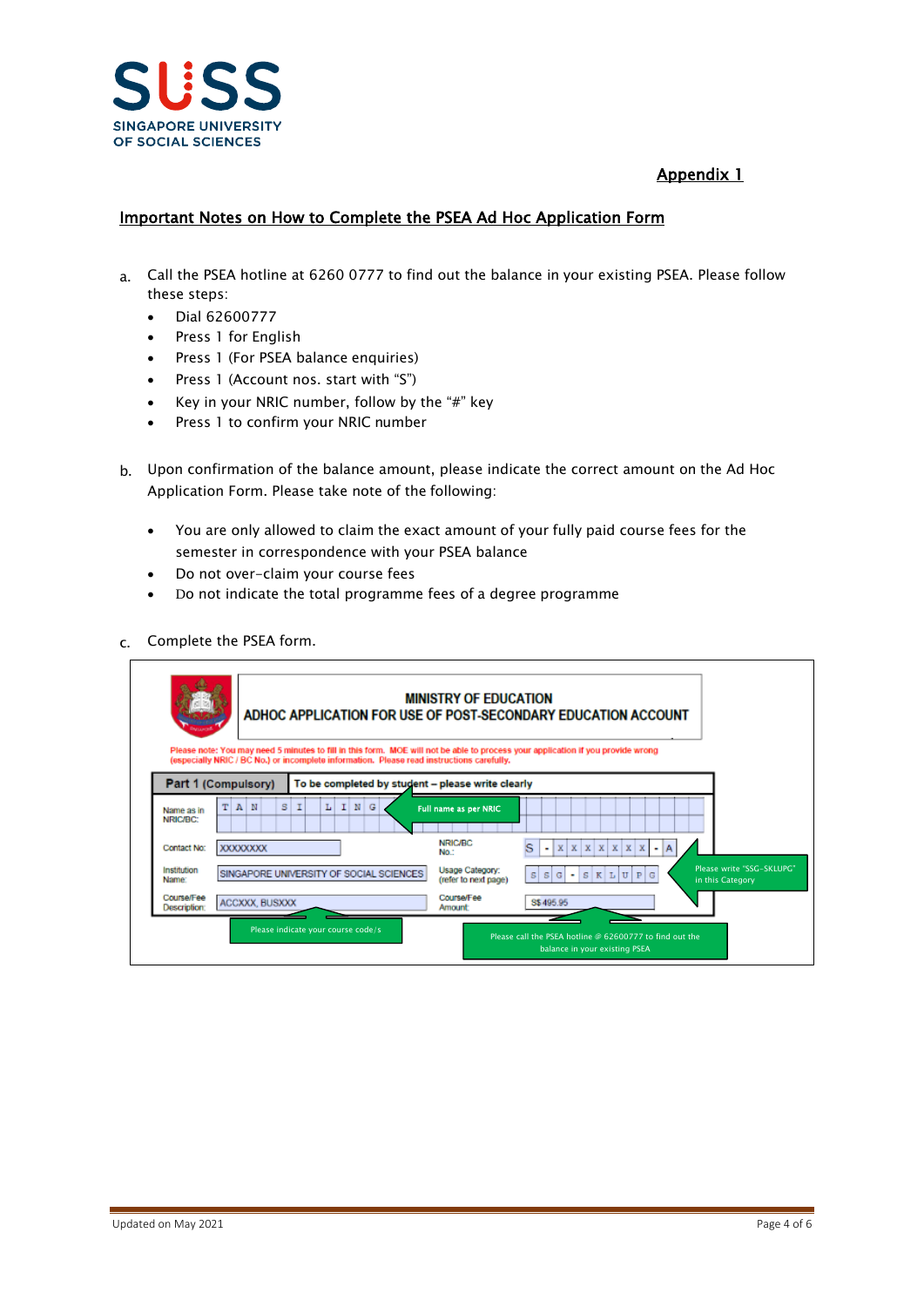

#### Scenario 1: Course fee paid amount is less than the balance amount in your PSEA

If your course fee is \$495.95 for one course and you have PSEA funds of S\$1000, please indicate only S\$495.95 on the Ad Hoc Application Form. You may utilize the remaining PSEA funds for your future semesters.

#### Scenario 2: Course fee paid amount is more than the balance amount in your PSEA

If the balance in your PSEA is S\$1500.00 and the course fee paid is S\$2118.60 for 4 courses, you are allowed to claim only the maximum amount you have in your PSEA; i.e. the amount to indicate on the Ad Hoc Application Form should be S\$1500.00.

#### Scenario 3: Using Your Sibling's PSEA Funds

If you do not have a PSEA and would like to use your sibling's PSEA funds, please complete Part 2. You need to indicate the name and NRIC of your sibling and put a tick on the box under 'Maximum Amount To Use'. (e.g. 100%).



Read and follow the instructions as stated for Part 3. Remember to check that the Ad hoc Application Form is duly completed and signed before submitting to SUSS by the given deadline. Incomplete forms and late submissions will not be accepted.

|                                                                                                                                                                                                                                                                                                                                                                                                                                                                       |                                                                                                                                                  | To be completed by Parent / Legal Guardian or by Student Aged 21 and above                                        |                                                    |      |  |  |  |  |  |  |  |  |  |  |  |
|-----------------------------------------------------------------------------------------------------------------------------------------------------------------------------------------------------------------------------------------------------------------------------------------------------------------------------------------------------------------------------------------------------------------------------------------------------------------------|--------------------------------------------------------------------------------------------------------------------------------------------------|-------------------------------------------------------------------------------------------------------------------|----------------------------------------------------|------|--|--|--|--|--|--|--|--|--|--|--|
| <b>Part 3 (Compulsory)</b>                                                                                                                                                                                                                                                                                                                                                                                                                                            | The below MUST be signed by Parent/ Legal Guardian if above student or sibling/s whose PSEA used<br>(in Part 2) is/are below the age of 21 years |                                                                                                                   |                                                    |      |  |  |  |  |  |  |  |  |  |  |  |
| Under Section 16(D) of the Education Endowment and Savings Schemes Act. I hereby authorise the PSE Scheme Administrator to make deductions from<br>my / my child's (children's) PSEA to pay fees or charges incurred by myself / my child at any approved institution.                                                                                                                                                                                                |                                                                                                                                                  |                                                                                                                   |                                                    |      |  |  |  |  |  |  |  |  |  |  |  |
| I declare that, to the best of my knowledge, all the information in this form is true and accurate. In connection with this application, I undertake to furnish<br>to the PSE Scheme Administrator any documents which the PSE Scheme Administrator may require for verification purposes, and also authorise the PSE<br>Scheme Administrator to obtain from the relevant authorities / persons any information or documents which may be required for such purposes. |                                                                                                                                                  |                                                                                                                   |                                                    |      |  |  |  |  |  |  |  |  |  |  |  |
| Name of Parent /<br><b>Legal Guardian</b>                                                                                                                                                                                                                                                                                                                                                                                                                             | NRIC of Parent /<br><b>Legal Guardian</b>                                                                                                        | <b>Signature of Parent /</b><br><b>Legal Guardian</b><br>(If student/sibling(s) is/are<br>below 21 years old)     | <b>Signature of Student</b><br>(Aged 21 and above) | Date |  |  |  |  |  |  |  |  |  |  |  |
|                                                                                                                                                                                                                                                                                                                                                                                                                                                                       |                                                                                                                                                  | Parents' authorization of usage is required if siblings are below 21 years old (e.g. if TAN YONG LING is below 21 |                                                    |      |  |  |  |  |  |  |  |  |  |  |  |

years old, parents must indicate their particulars)